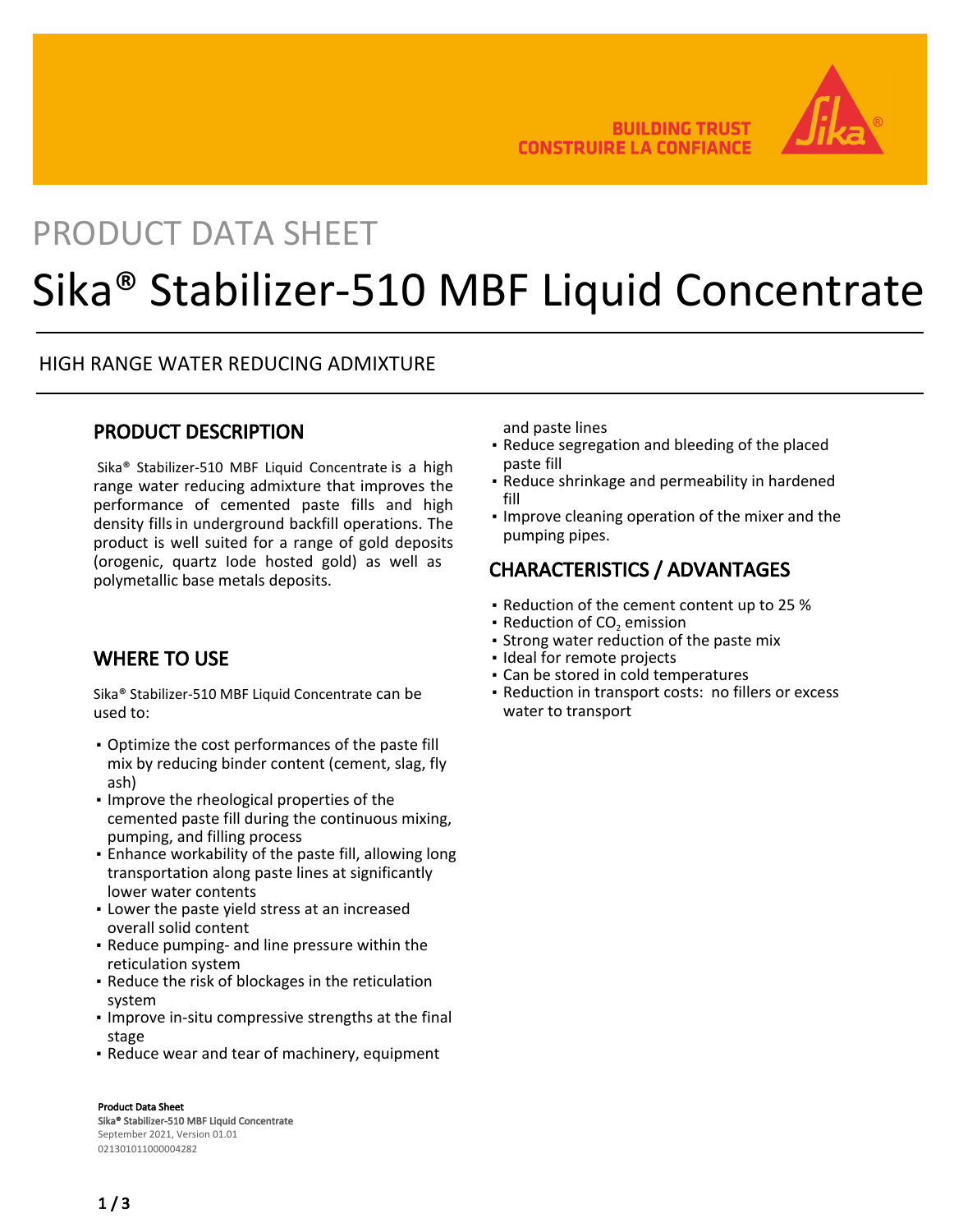## PRODUCT INFORMATION

| Packaging                    | <b>1040L FIBC</b>                                                                                                              |
|------------------------------|--------------------------------------------------------------------------------------------------------------------------------|
| Appearance / Colour          | Dark brown liquid                                                                                                              |
| <b>Shelf Life</b>            | 9 months from date of production if stored in unopened and undamaged<br>original sealed container.                             |
| <b>Storage Conditions</b>    | Storage temperature should be lower than 35 °C                                                                                 |
| Density                      | 1.08 kg/L once product is diluted                                                                                              |
| pH-Value                     | 7.3                                                                                                                            |
| <b>Viscosity</b>             | at 23 $9C:20C$ Ps                                                                                                              |
| <b>Specific Advice</b>       | The values for the PH, density and viscosity are based on mixing the<br>product with the recommended quantity of mixing water. |
| A DDI ICATIONI INFODNAATIONI |                                                                                                                                |

#### APPLICATION INFORMATION

| <b>Recommended Dosage</b> | The recommended dosage based on the solid phase is between 0.80<br>and 1.50 kg per 100 kg of cement. It is recommended to use an<br>automated continuous process liquid dispensing system; the<br>admixture can then be added directly into the plant mixer. It is not<br>recommended to use this product at a higher dosage then the<br>specified maximum dosage, unless required otherwise and after the<br>required tests have been carried out. |
|---------------------------|-----------------------------------------------------------------------------------------------------------------------------------------------------------------------------------------------------------------------------------------------------------------------------------------------------------------------------------------------------------------------------------------------------------------------------------------------------|
| <b>Mixing</b>             | Once mixing is done, the mixture can be transferred to the storage<br>tank and can be dosed by a liquid dispenser, please refer to the<br>Dosage section.                                                                                                                                                                                                                                                                                           |
| <b>Restrictions</b>       | • Storage temperature should be lower than 35 °C<br>. If a Tote of product freezes product needs to be homogenized and/or<br>fully used<br>• Protect from direct sunlight                                                                                                                                                                                                                                                                           |

#### BASIS OF PRODUCT DATA

Product properties are typically averages, obtained under laboratory conditions. Reasonable variations can be expected on-site due to local factors, including environment, preparation, application, curing and test methods.

## ENVIRONMENT, HEALTH & SAFETY

User must read the most recent corresponding Safety Data Sheets (SDS) before using any products. The SDS provides information and advice on the safe handling, storage and disposal of chemical products and contains physical, ecological, toxicological and other safetyrelated data.

Product Data Sheet Sika® Stabilizer-510 MBF Liquid Concentrate September 2021, Version 01.01 021301011000004282



**BUILDING TRUST CONSTRUIRE LA CONFIANCE**